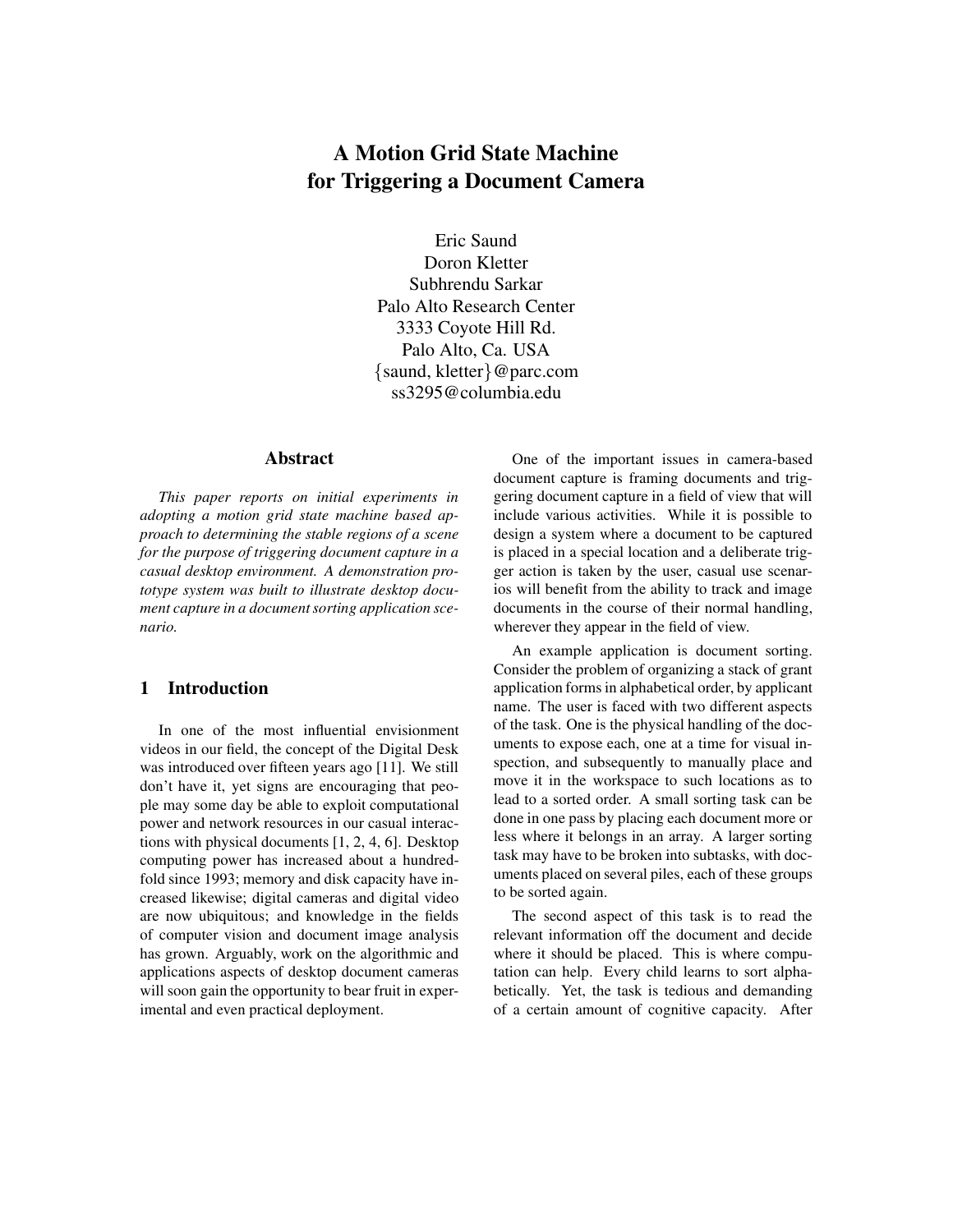a while, even professional knowledge workers tire and start to slow down and make mistakes. The task could proceed much faster if an automated mechanism could immediately indicate to the user where to place each document as soon as it appears on the top of the unsorted stack. Many means for this are possible. For example, a motorized laser pointer could be used to direct the user to target document placement locations.

In order for a document camera to participate in this scenario, the system must detect where the target document appears in the field of view, and it must detect the moment at which to trigger the capture operation so that the necessary fields will be in view and stationary enough to capture a clear image. This must take place in real time while the user may be moving vigorously within the field of view, placing documents in their correct sorted locations.

Recent work on digital desk rigs has employed global motion analysis and strong simplifying assumptions about how documents can be manipulated and rearranged by the user [2]. Kim et al's Desktop Browser Interface performed all video processing offline; this work was later replicated to operate at frame rates—provided the user moved documents slowly enough—but at the cost of additional tradeoffs in lighting constraints and degraded accuracy [5].

Clearly a simple motion sensor or any framewide global motion detection will not suffice for a practical system because it would be triggered constantly and would not differentiate stationary from moving objects in the field of view. Methods to segment human hands based on skin color and fingertips based on hand shape [4, 3] have also been attempted. These do not address the motion of documents in the scene. Yet another popular approach is to employ tangible artifacts with carefully designed visual targets that can be more easily tracked and identified by the camera [7, 10].

In order for a visual system to detect the starting and stopping of the motion of documents in one part of the the scene while the user may remain actively in motion in another part of the scene, a practical real-time system must possess the ability to divide its attention across the scene and make decisions on a spatially local basis.

To accomplish this, we report on our initial experiments in adopting a motion grid state machine

based approach to determining the stable regions of a scene for the purpose of document capture in a casual desktop environment. Our system, called *DocuTable* is implemented using separate video and still capture cameras, for technical hardware reasons. The motion grid state machine operates on the video stream, while trigged document capture occurs via the higher resolution still camera.

## **2 Background: ZombieBoard**

Our approach was first developed in 1996 for an office whiteboard scanner application called ZombieBoard, and has proven its reliability through continuous routine use at our research center since that time [9]. See Figure 1. The whiteboard scanning application is similar to the desktop document capture application in an interesting way. ZombieBoard employs an experimental Diagrammatic User Interface, whereby users trigger actions by drawing on the whiteboard itself. Two control actions are deployed. The "Scan" operation is triggered by drawing a button and then drawing an "X" or check mark in it. The "Change Boards" operation is triggered by drawing a button with an arrow pointing to the left or right. ZombieBoard's camera is a video camera on a pan-tilt device, capable of turning toward any scanable surface in the field of view.

Under ZombieBoard, the diagrammatic user interface must operate even when the user remains in the field of view. Due to the computational cost of analyzing an image to interpret possible diagrammatic commands, it is important to trigger analysis only at appropriate times and locations, namely, as soon as the user has drawn a command, but only once per region of the whiteboard that has been newly drawn on. This means that stationary regions of the board must be analyzed even while other parts of the scene are in motion. More precisely, diagrammatic image analysis must be triggered whenever a part of the scene becomes stationary, following a period when that part of the scene has been in motion.

## **3 Grid State Machine**

For this purpose we developed a grid state machine approach, which we applied also to Do-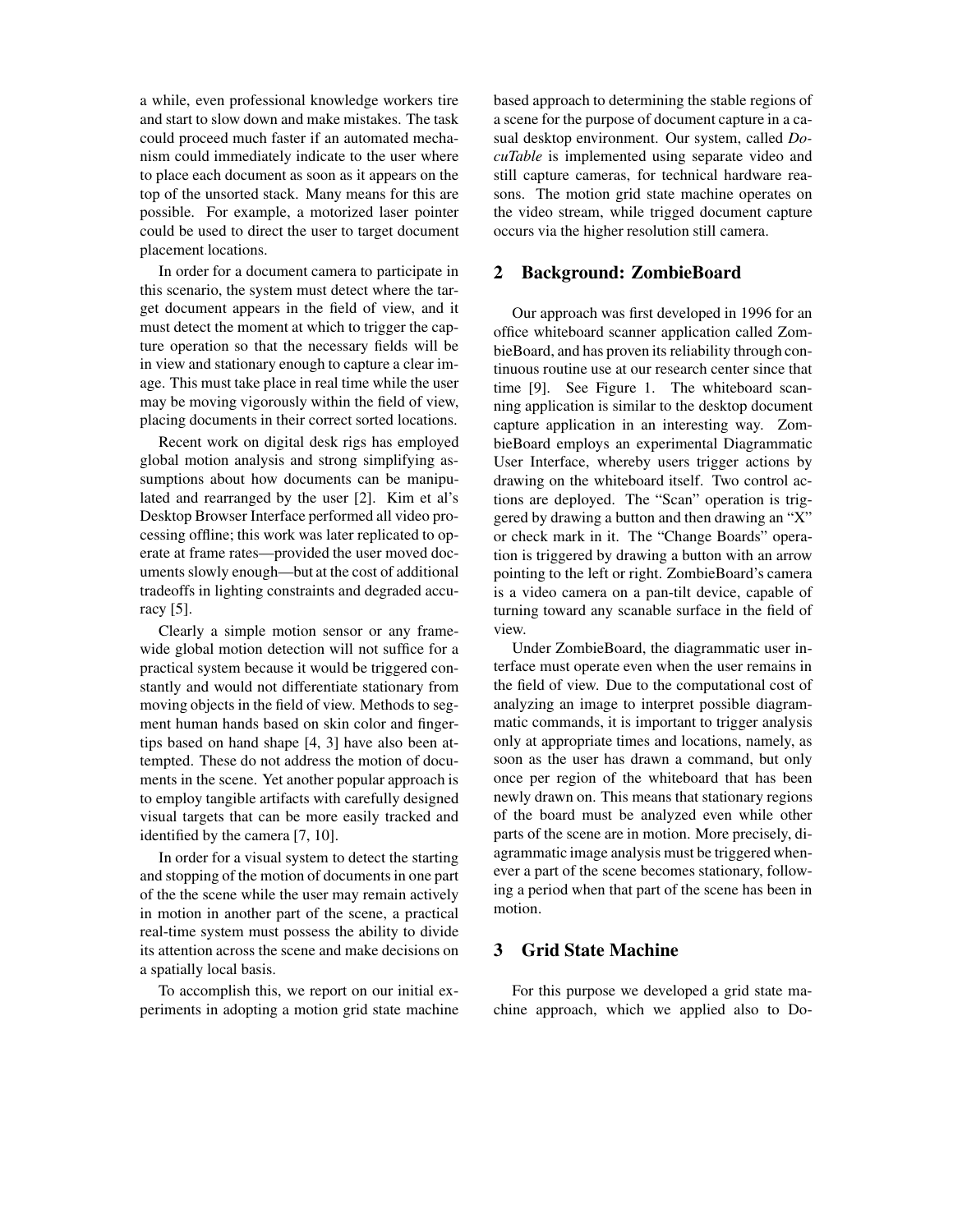

**Figure 1. The PARC ZombieBoard whiteboard scanner. The pan/tilt/zoom video camera is mounted in the ceiling. The user is placing a magnetic pre-drawn "scan whiteboard" command button.**

cuTable. The image is divided into tiles that define coarse regions of the board. Each tile operates an independent state machine. States are, STABLE, IN-MOTION, STATIONARY-AFTER-MOTION (Figure 2) Intially, all tiles are STABLE. At each time step, successive frames are compared. Image processing is performed to filter camera jitter and slight global illumination changes. Image differencing is applied with image processing to trigger transition to the IN-MOTION state if sufficient pixels are sufficiently different within that tile between frames. When, in IN-MOTION state, the differences between successive frames falls below a threshold, the state for that tile transitions to STATIONARY-AFTER-MOTION state. Quite often, a user standing in front of the whiteboard will move, then remain relatively still for a slight period of time. Similarly, a user will move around in the field of view of the DocuTable camera. While persons are perfectly capable of remaining very still for a long time, we set a heuristic threshold on the period of time that a tile shall remain in STATIONARY-AFTER-MOTION state, before it transitions automatically to STABLE state. Four seconds is a typical threshold. At that transition, the tile is declared to possibly contain new material written on the whiteboard or a document newly positioned on the table. It and surrounding tiles STABLE tiles are collected to form a local region which is sent for analysis.

The motion grid state machine works very effectively for the ZombieBoard whiteboard scanner. It has operated continuously in between 10 and 20 conference rooms and offices for over 12 years in our research center. Over that time it has evaluated an estimated 20 million frames, and triggered an estimated 10,000 whiteboard captures. Based on an informal sampling of frames which resulted in a whiteboard capture command, in approximately 50% of these the user remains in motion within the field of view of the camera.

# **4 DocuTable**

For implementation on the DocuTable camerabased document capture experimental prototype, the grid motion state machine approach was applied in a straightforward manner. We divided the 640x480 video frame into 100 by 100 tiles. By coloring tile borders according to state, it is possible to visualize state transitions across the image in real time, as illustrated in Figure 4. As tiles transition from STATIONARY-AFTER-MOTION to STA-BLE state, they become candidates for considering that a document has come into view and should be captured at high resolution. A single tile represents only a small portion of the scene. It is when a clus-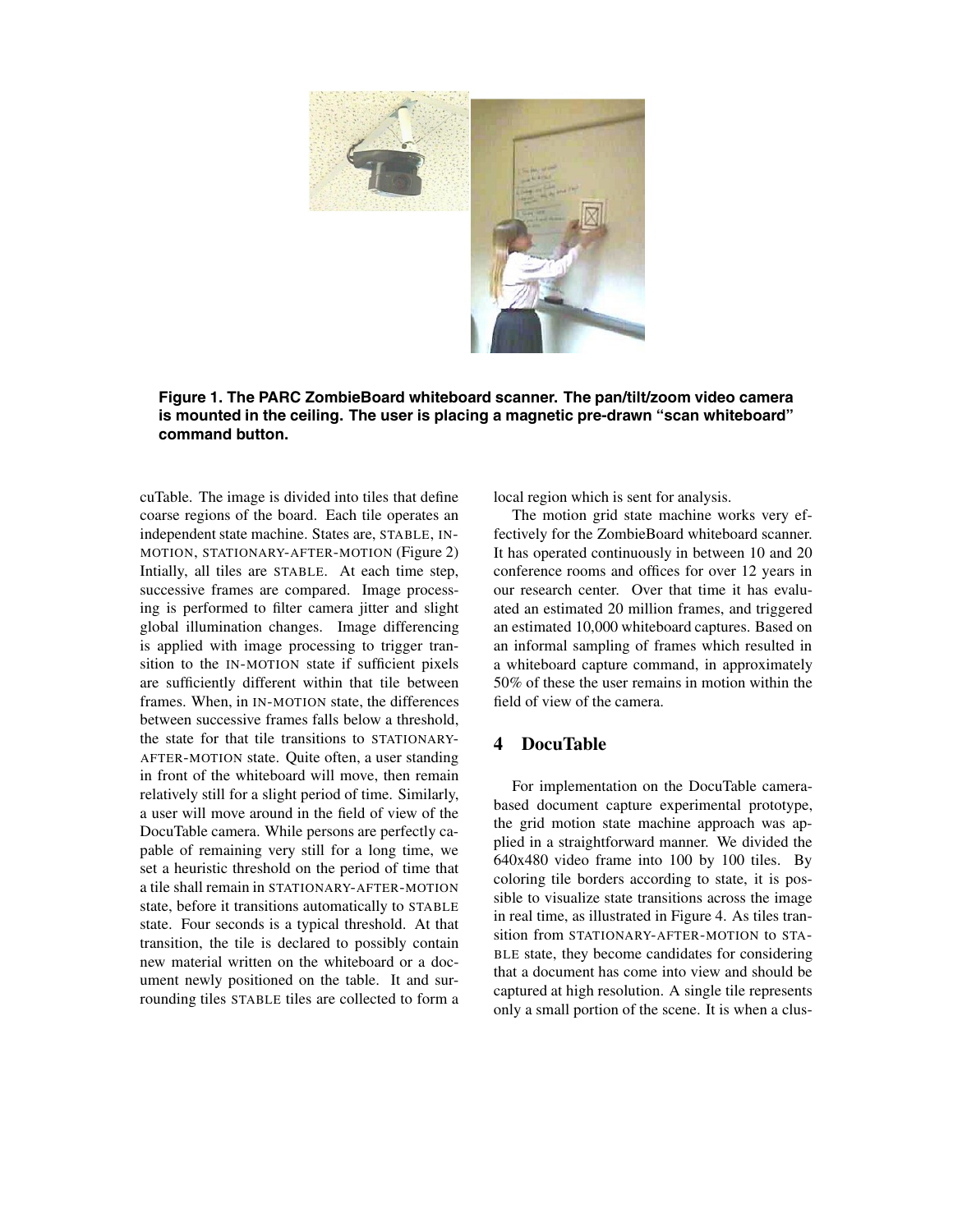

**Figure 2. Per-tile state transition diagram.**

ter of contiguous tiles all have recently transitioned from STATIONARY-AFTER-MOTION state that a region becomes defined for possible document capture.

In both the whiteboard and desktop scenarios, it is common for the user to move and gesture in front of stationary material, and it would be pointless to re-analyze this stationary material over and over again. For this reason, in both ZombieBoard and DocuTable the grid motion state machine operates as the inner loop of a nested system. The outer loop maintains a model of the stationary material in view, in the form of an image. As tiles transition back to STABLE state, their contents are compared to this model. Only if there is sufficient difference between these image patches is it determined that new stationary document material may have come into view. In such a case, high resolution capture is triggered and image analysis is performed on these regions of the scene. Obviously regions of blank white paper will not appear to change between the time documents are placed on the scene. These are to be treated as possibly changed and are subject to capture and analysis along with any darker, truly changed material, they are proximal to.

# **5 Application Scenario**

Our initial application scenario was designed to approximate the document sorting application discussed above. In our trials, we did not attempt



**Figure 3. DocuTable fixture.**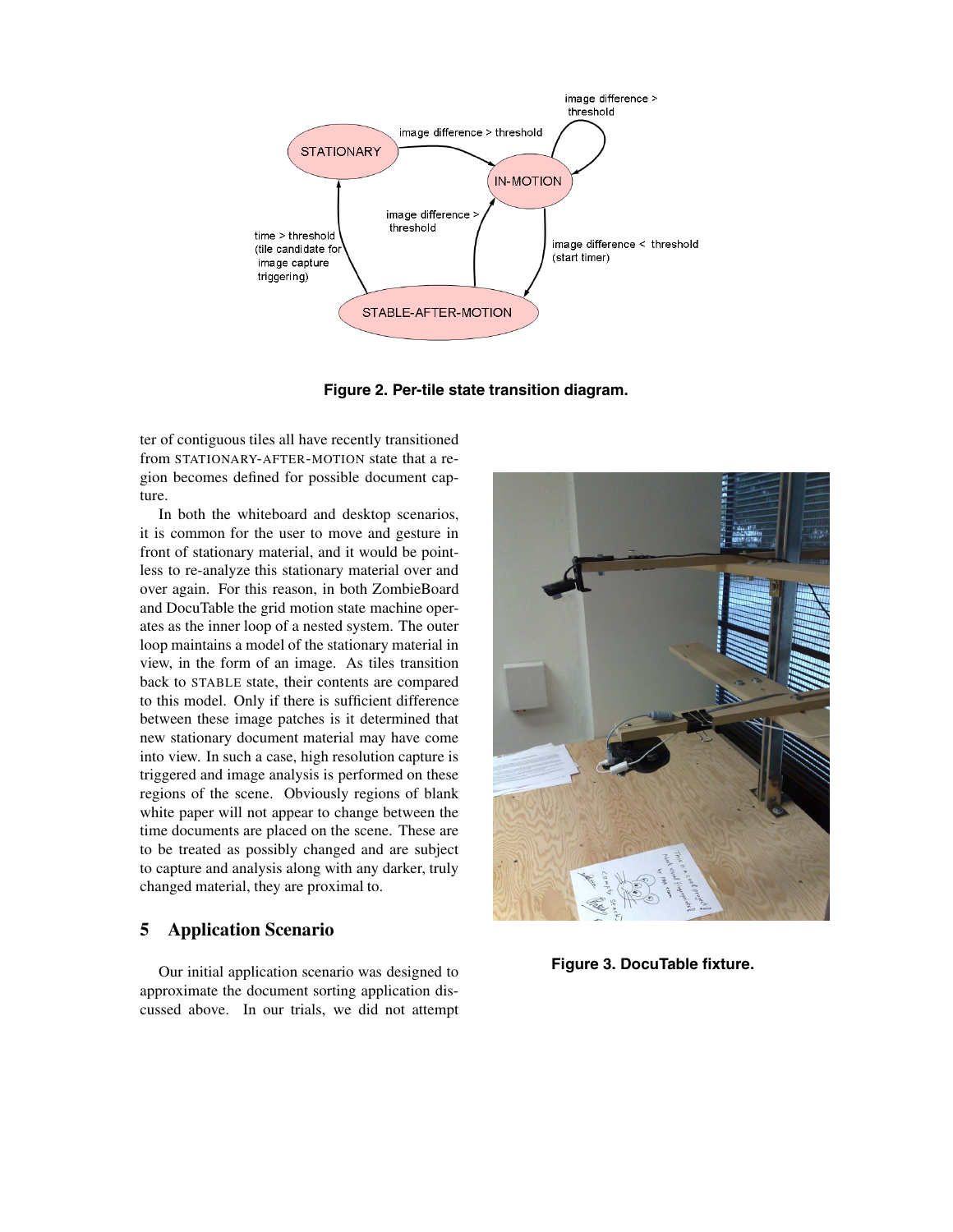

**Figure 4. Tile state visualization.** IN-MOTION **tiles are shown in red.**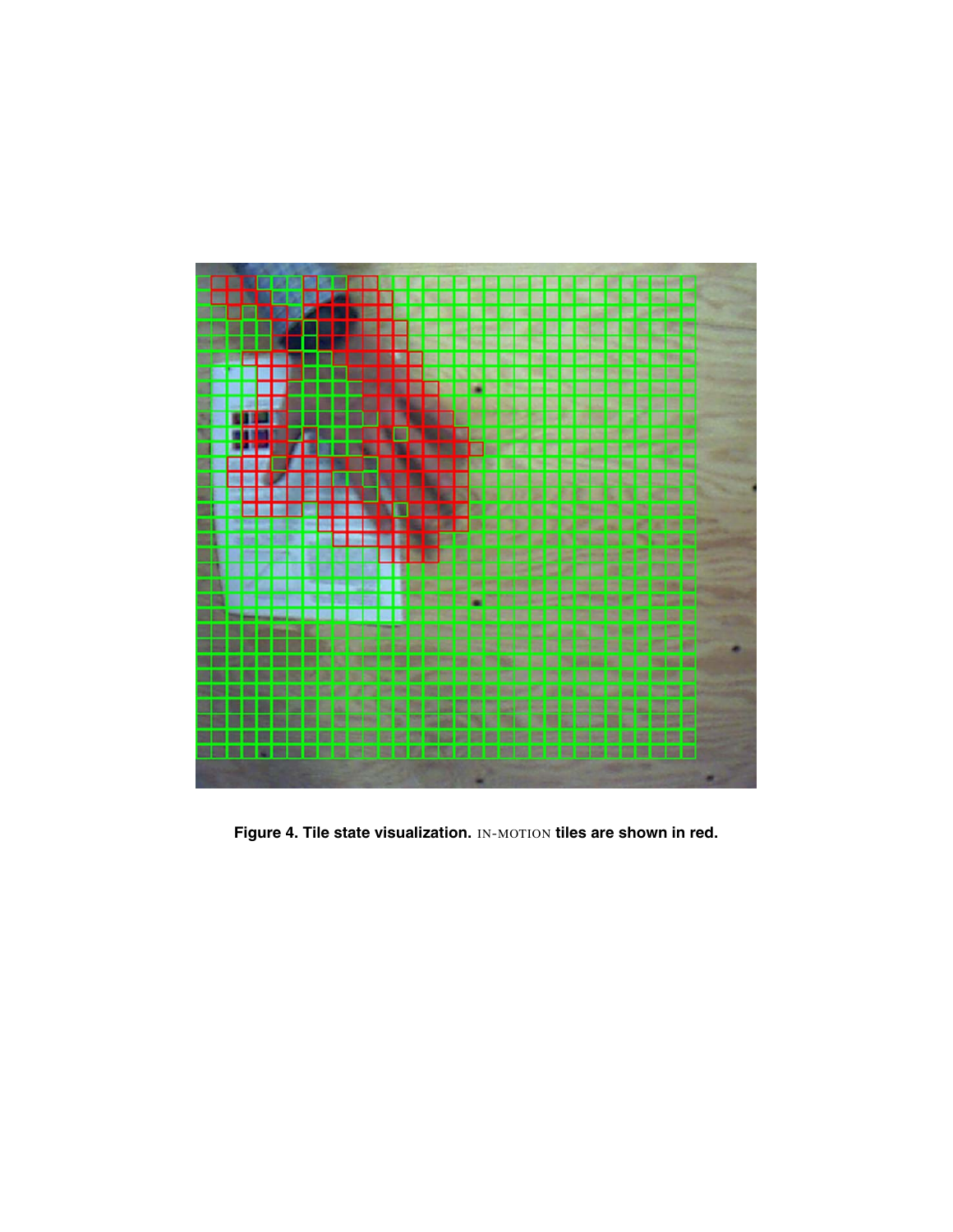to perform OCR or other conventional document recognition which would be subject to image quality considerations. Instead, we modeled our scenario on one in which the documents are initially viewed in a particular order, then are scattered around and the ordering lost. We suppose that the user wants to arrange the documents back in their original order. To do so does not require reading the documents, but only recognizing documents that have previously appeared in the scene.

For this purpose we employ an image-based document indexing module that is capable of storing and retrieving document images in terms of "fingerprints" based on 2D spatial arrangement of word blobs. Our implementation is heavily inspired by the pioneering work of Kise et al, who have demonstrated this sort of capability in many venues [8]. Of course, to build any practicable system requires many refinements and enhancements of the core ideas.

In our initial implementation, for document detection we employ a video camera positioned over the table to have a view area of approximately 90 x 60 centimeters. For document capture, we use a Canon SX100. In order to obtain good quality images with this inexpensive consumer camera, we confine target document placement to one region of the DocuTable platform approximately 30 x 40 cm in size. This is significantly larger than a letter-size page, allowing for capture with only casual placement of the document in the capture region of the table. In principle, the grid motion state machine approach supports general document placement anywhere on the table, but would require sufficient imaging quality over a wider field of veiw, either through the use of a higher resolution camera, or through a rapid pan/tilt foveation mechanism.

Our application employs a video GUI control. There is a "training" phase in which the user reveals the document stack, one page at a time. The grid motion state machine automatic triggering mechanism permits the user to do this at a casual pace without further deliberate action. Then the user manually switches the application to a "sort" mode. They may dis-order the documents, and present them one at a time in the capture region. The system automatically detects the appearance of the document, triggers capture by the high-resolution camera, extracts the document fingerprints matches with

stored documents from the training phase, and determines where this document belongs in the sort. A directive is given the user on a video display as to which of a few piles to place the document on in order to achieve a correct sorted result.

## **6 Lessons Learned and Conclusion**

While the main grid motion state machine technical approach has proven successful, our demonstration system is not net responsive enough to support the casual, effortless experience we all hope for from the original Digital Desk envisionments. Our main issue is speed, and the main barrier we encountered was the simple mechanics of triggering capture of images and getting them into memory fast. While the grid motion state machine process operates at an adequate 10-12 frames/second, high-resolution capture and other operations take 1- 2 seconds which forces the user to pause their activity unnaturally. From an implementation point of view, this is "simply a matter of engineering," yet such engineering remains nontrivial even today. Cameras that are potentially inexpensive enough for practical deployment in real application settings are inexpensive because of their manufacturing scale. In other words, these are consumer cameras. Consumer cameras, however, are narrowly designed for consumer photography, not for laboratory experimentation. Their API's are often inadequately documented, and their data transfer capabilities are inadequate for digital desk/CBDAR purposes.

These shortcomings are important because they make it difficult both to to perform advanced experiments, and to produce compelling demonstrations that can spark the imaginations of researchers, developers, and potential users and clients, which is necessary to drive developments in this promising yet ephemeral area. We look forward to future developments on the hardware front that will enable document recognition to at last become the primary choke point for research and development of algorithms and novel applications. When that happens, the motion grid state machine can offer a vital ingredient to real-time performance in practical settings.